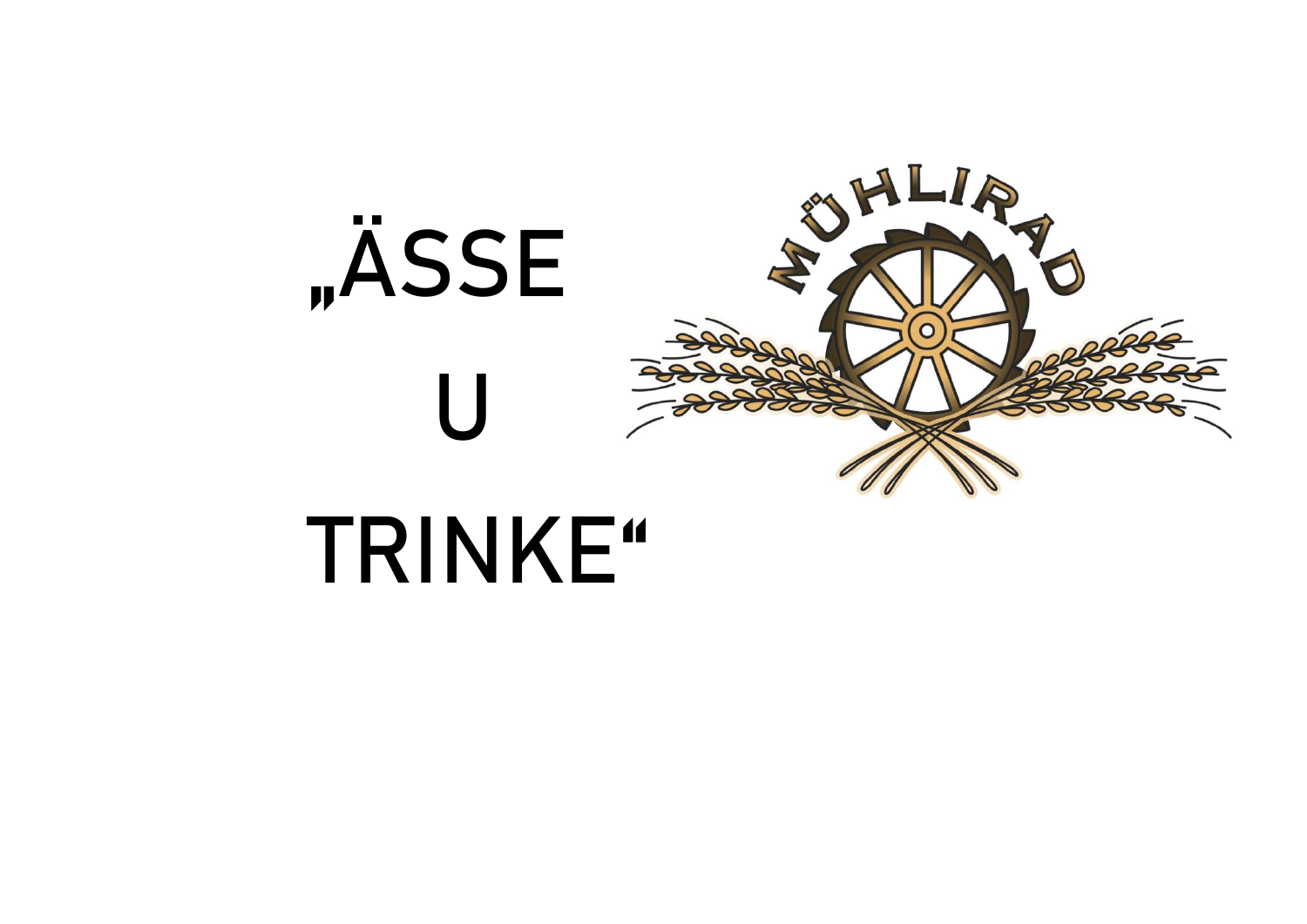#### **APERO**

|                                                                         |     | <b>VORSPEISEN UND SUPPEN</b>                                                         |        |
|-------------------------------------------------------------------------|-----|--------------------------------------------------------------------------------------|--------|
| <b>HUGO</b>                                                             | 9.5 |                                                                                      |        |
| APEROL SPRITZ                                                           | 9.5 | MARKTSALAT AN UNSEREM FEINEN DRESSING<br>MIT BEEREN, SPROSSEN UND KERNEN             | 11.5   |
| <b>DUBONNET SPRITZ</b><br>DIE ALTERNATIVE ZUM MARTINI ROSSO             | 9.5 | KALTES ERBSENSÜPPCHEN MIT RADIESLI,<br><b>TOMATENPESTO UND CREME FRAICHE</b>         | 10.5   |
| KINA VON MATTER SPIRITS<br>DIE SCHWEIZER ALTERNATIVE ZUM MARTINI BIANCO | 9.5 | BURRATA AN BALSAMICO UND OLIVENÖL<br>AUF ZUCCHETTI - TOMATENGEMÜSE                   | 13.0   |
| <b>GESPRITZTER WEISS</b>                                                | 7.5 | PLÄTTLI MIT FLEISCH UND KÄSE                                                         |        |
| CÜPLI CIDRE CUVÉE JEAN GEORGES                                          | 8.0 | <b>VON JUMI MIT FEIGENSENF</b>                                                       | 25.0   |
| <b>SANBITTER ROSSO</b><br>DIE ALKOHOLFREIE ALTERNATIVE                  | 6.0 | ERGÄNZE DEIN PLÄTTLI MIT EINEM FEINEN<br>TOMATEN - KRÄUTERPESTO ODER<br>TARTARESAUCE | JE 6.5 |
|                                                                         |     |                                                                                      |        |

# **COCKTAILS**

| "HÖIIGÜMPER"<br>NEGRONI EINMAL ANDERS,    |      | <b>TATAR</b><br>MIT FEINEM BROT VOM RAPPERSWILER BECK  |  |
|-------------------------------------------|------|--------------------------------------------------------|--|
| MIT HEUSCHNAPS, CAMPARI UND RUGENBRÄU GIN |      | RINDSTATAR "CLASSIC"<br>22.0 / 29.0                    |  |
| "MÖSU'S – MOJITO"<br>RUM, BEEREN, LIMETTE | 15.0 | RINDSTATAR MIT GEHOBELTER BELPER KNOLLE<br>25.0 / 32.0 |  |
| AUCH ALS VIRGIN ERHÄLTLICH                | 10.0 |                                                        |  |
| "FISCHER'S FLITZER"<br>MANGO - GIN TONIC  | 15.0 | ZUSÄTZLICH COGNAC, WHISKY ODER PORTO<br>$+3.0$         |  |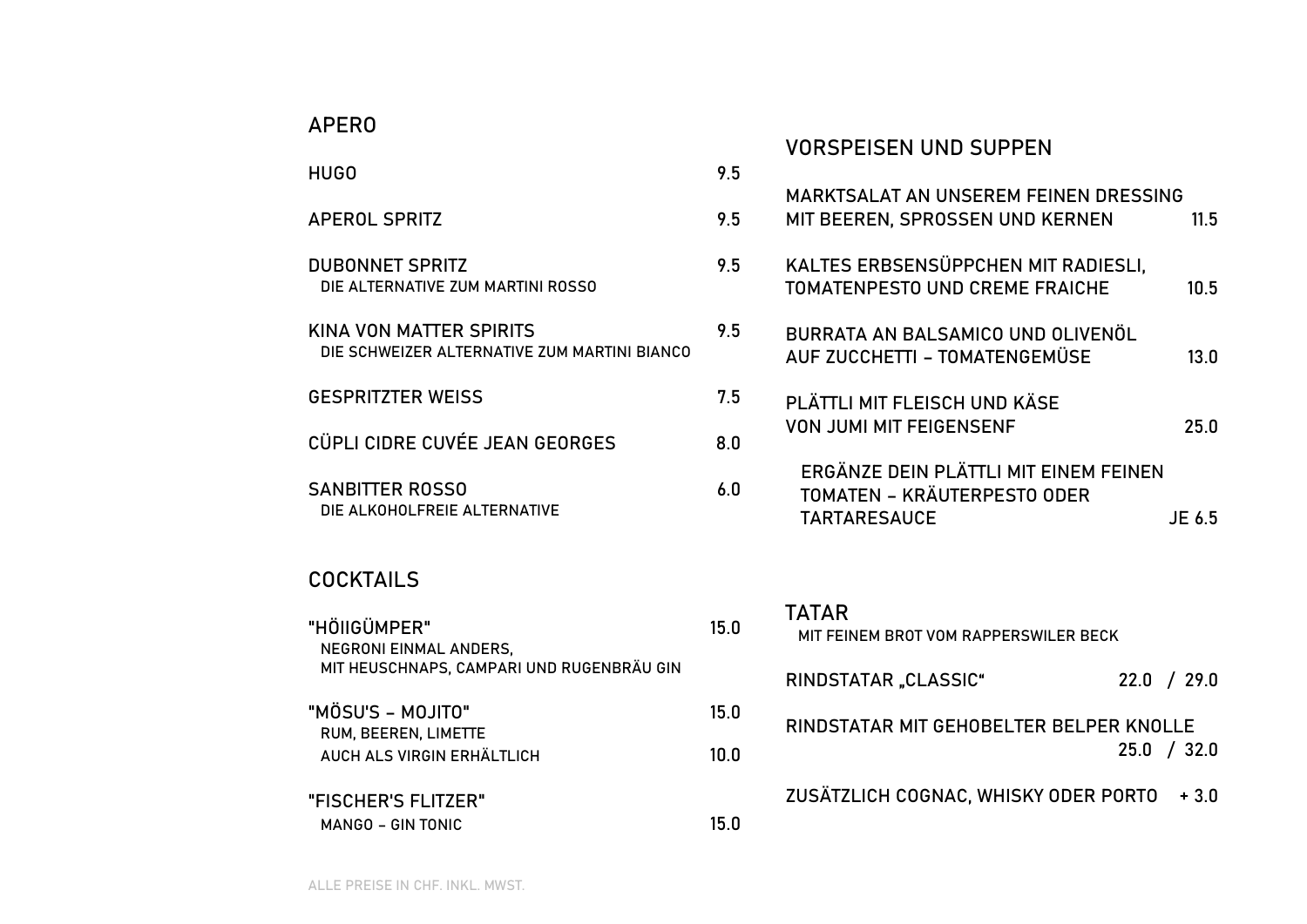#### **BIER OFFENZAPF**

| RUGENBRÄU ZWICKEL           | 3 DL   | 4.8    |
|-----------------------------|--------|--------|
| NATURTRÜB, MALZIG           | 5 DL   | 7.0    |
| RUGENBRÄU AMBER             | 3 DL   | 5.5    |
| KARAMELLNUANCEN, VOLLMUNDIG | 5 DL   | 75     |
| "INGWERIER"                 | 3 DL   | 88     |
| OFFENBIER MIT INGWERLIKÖR   | 5 DI - | - 14.5 |

### **BIER FLASCHEN**

| RUGENBRÄU HARDER<br><b>VERLOCKEND, ERFRISCHEND, STARK</b>                                  | 33CL | 7.5 |
|--------------------------------------------------------------------------------------------|------|-----|
| HOFBRÄU MÜNCHNER WEISSBIER<br>PRICKELND, SPRITZIG, ELEGANT                                 | 50CL | 75  |
| MÖHL JUICY APPLE CIDRE<br>HONIGMELONEN - AROMA<br>UND EINE ERFRISCHEND FRUCHTIG-SÜSSE NOTE | 33CL | 7.5 |
| RUGENBRÄU ALPENPERLE<br>LIEBLICH, LEICHT UND SÜFFIG MIT 30% MAISANTEIL                     | 33CL | 5.0 |
| RUGENBRÄU ALKOHOLFREI<br>HARMONISCH UND ABGERUNDET                                         | 33CL | 5 N |

## **"MÜHLIRAD SPECIALS"**

**EINE SCHÜSSEL VOLL SALAT...**

| KNACKIGE BLATTSALATE MIT BEEREN,<br>GERÖSTETEN KERNEN UND SPROSSEN |         |
|--------------------------------------------------------------------|---------|
| AN HIMBEERDRESSING                                                 | 25.0    |
|                                                                    |         |
| + GEHOBELTE BELPER KNOLLE                                          | $+3.0$  |
| + BURRATA                                                          | $+6.5$  |
| + GEBRATENE FORELLENFILETS                                         | $+9.0$  |
| + GEBRATENES POULETSCHENKELSTEAK                                   | $+8.0$  |
| + RINDSSTREIFEN VON JUMI                                           | $+12.0$ |
| + KALBFLEISCHTRANCHEN                                              | +9.0    |

**"S' METZGERSTÜCK"**

IN ABSPRACHE MIT UNSEREN METZGEREIEN BIETEN WIR EUCH IMMER EIN SPEZIELLES STÜCK AN...

...WIR GEBEN EUCH GERNE AUSKUNFT

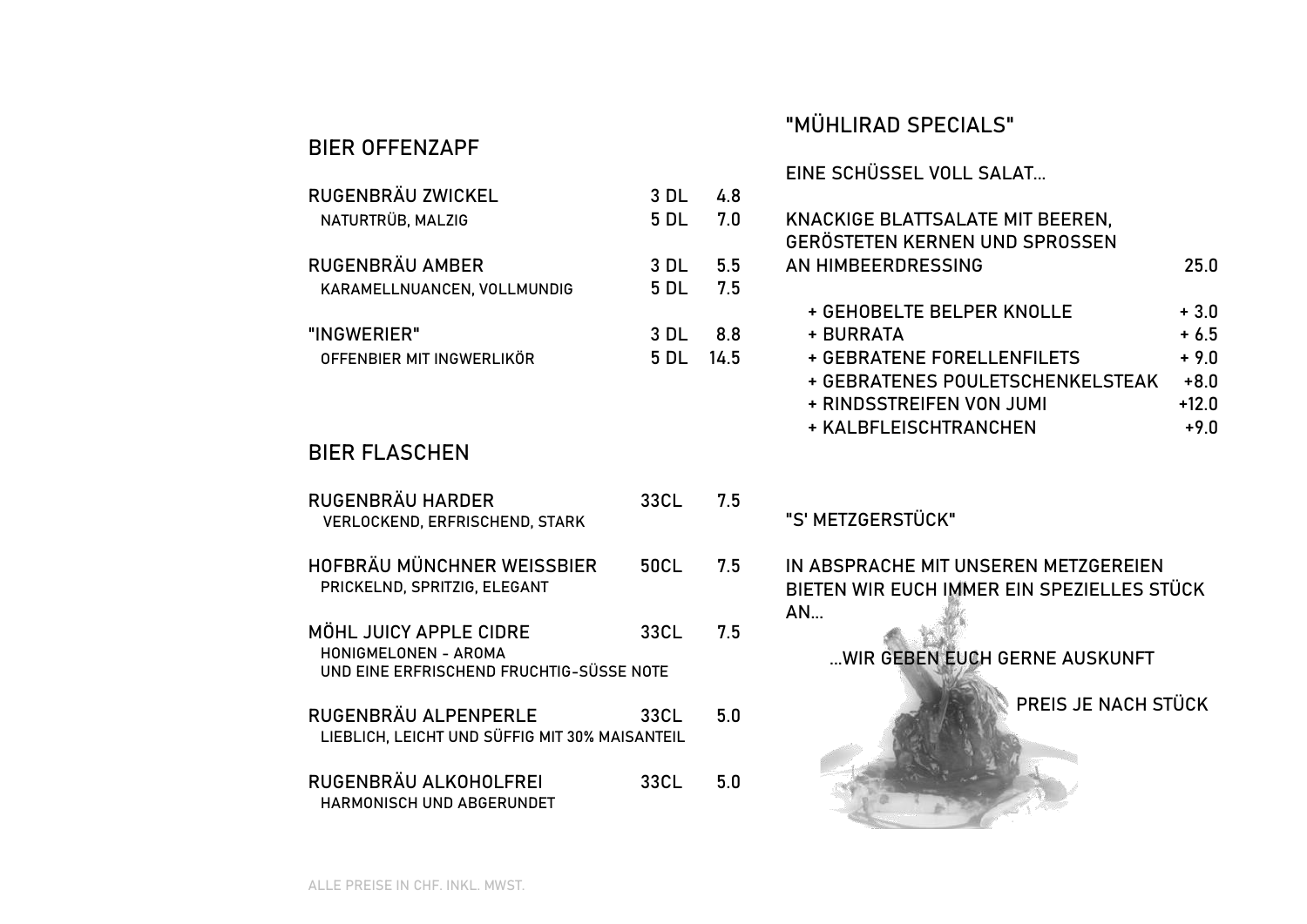WEISSWEIN

| <b>WEIN EINFACH FEIN WEISS</b><br>SAUVIGNON BLANC, CHARDONNAY, PINOT NOIR<br>VON SALIS, BÜNDNER HERRSCHAFT       | 7.5 | <b>CORDON BLEU VOM DUROC SÄULI</b><br>MIT ROHSCHINKEN, SCHLOSSBERGER KÄSE,<br>POMMES FRITES UND GEMÜSE                               | 35.0 |
|------------------------------------------------------------------------------------------------------------------|-----|--------------------------------------------------------------------------------------------------------------------------------------|------|
| <b>MERLOT BIANCO</b><br><b>MERLOT</b><br>COLLINARE COLLE ULIVI, TESSIN                                           | 7.0 | <b>RUBIGER FORELLENFILET AUF CHERRYTOMATEN -</b><br>ZUCCHETTIGEMÜSE AN TOMATENPESTO,<br><b>DAZU SCHWARZER VENERE REIS</b>            | 36.0 |
| <b>ROSÉ</b>                                                                                                      |     | "VITELLO TONNATO"<br>SAFTIGES KALBFLEISCH AN THUNFISCHSAUCE,<br><b>ROSMARINKARTOFFELN</b><br>(VORSPEISE 15.0) 33.0                   |      |
| <b>DAHU ROSÉ VDT</b><br>LES CELLIERS DE SION, WALLIS                                                             | 7.0 | <b>GEBRATENES POULETSCHENKELSTEAK</b><br>AUF SAFTIGEM RATATOUILLE UND<br>SÜSSKARTOFFELECKEN SERVIERT MIT EINEM                       |      |
| <b>ROTWEIN</b>                                                                                                   |     | <b>KNOBLAUCHDIP</b>                                                                                                                  | 35.0 |
| <b>WEIN EINFACH FEIN ROT</b><br>PINOT NOIR, GAMARET<br>VON SALIS, BÜNDNER HERRSCHAFT                             | 7.5 | RATATOUILLE IM OFEN GESCHMORT<br>SERVIERT MIT BURRATA, NEUEN KARTOFFELN<br>UND TOMATEN - KRÄUTERSAUCE                                | 31.5 |
| <b>BARBERA D'ALBA DOC</b><br><b>BARBERA</b><br>GUIDOBONO, PIEMONT                                                | 7.0 | "ITTE'ME IRGER'BE"<br>SAFTIGER RINDSBURGER MIT ZUCCHETTI -<br>SCHALOTTENCHUTNEY, SPECK, ZWIEBELN,<br>TOMATEN UND KÄSE, POMMES FRITES | 32.0 |
| WIR ÖFFNEN ZUSÄTZLICH IMMER EINE FLASCHE<br>AUS UNSEREM KELLER FÜR DEN<br>OFFENAUSSCHANK, LASST EUCH ÜBERRASCHEN |     | "PULLED PORK"<br>BBQ PULLED PORK BURGER MIT KÄSE, SPECK<br>UND ZWIEBELN, DAZU POMMES FRITES                                          | 32.0 |

1 DL

**AUS DER PFANNE**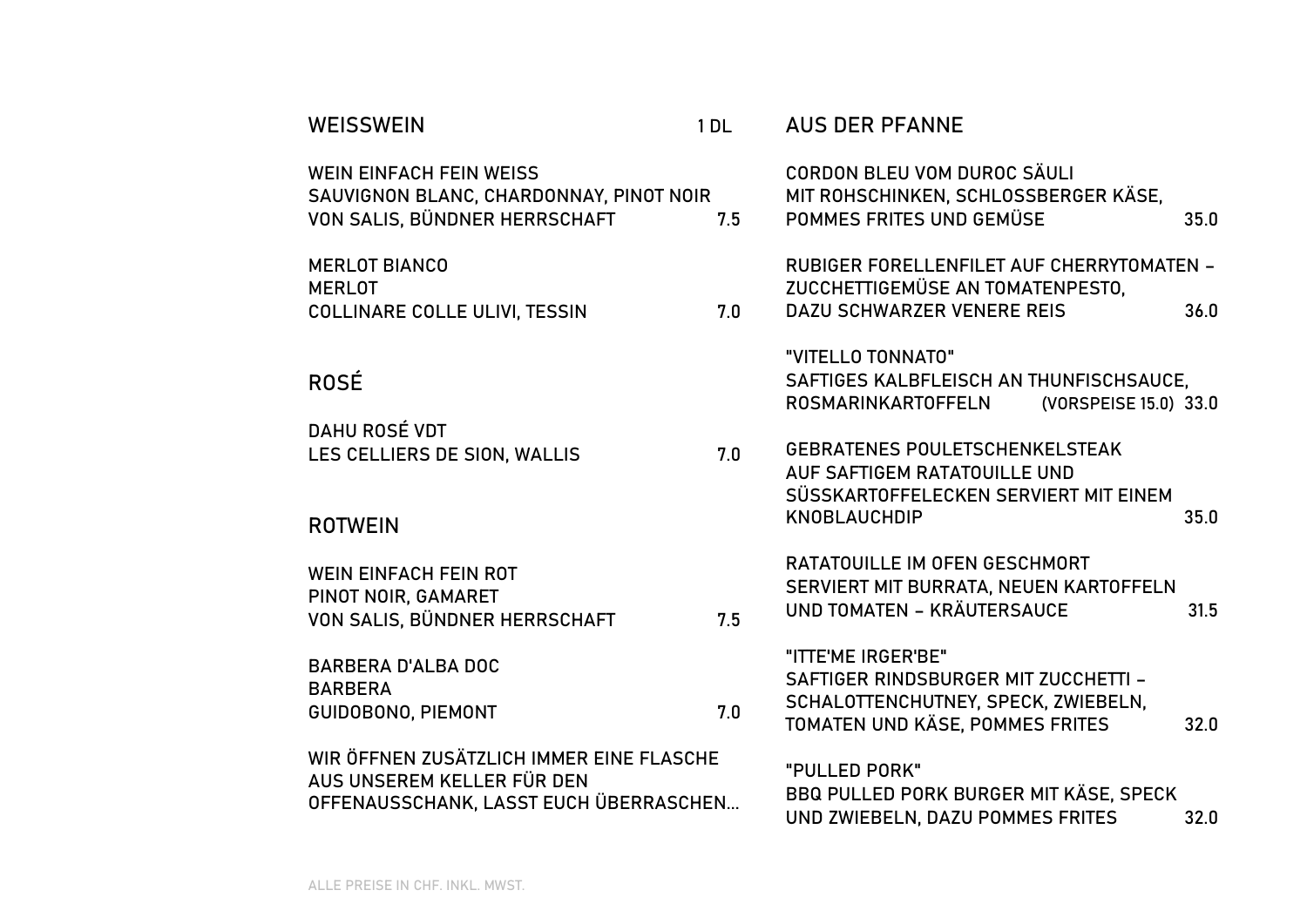## **GEBRANNTES**

# **SÜSSES**

| SWISS MOUNTAIN SINGLE MALT "CLASSIC"<br><b>RUGENBRÄU</b><br>46%<br>4 CL |                                                           |     |      | 15.0 | SCHOGGIKÜCHLEIN MIT NOCH LEICHT FLÜSSIGEM<br><b>KERN, DAZU VANILLEGLACE</b> | 13.0              |
|-------------------------------------------------------------------------|-----------------------------------------------------------|-----|------|------|-----------------------------------------------------------------------------|-------------------|
|                                                                         | LANGATUN OLD CROW, PEATED SINGLE MALT<br>LANGENTHAL       | 46% | 4 CL | 13.0 | "DESSERTMUFFEL"<br><b>ZWEI PRALINEN MIT EINEM ESPRESSO</b>                  |                   |
|                                                                         | <b>SWISS CRISTAL GIN</b><br><b>RUGENBRÄU</b>              | 46% | 4 CL | 12.0 | UND EINEM GLAS VIEILLE WILLIAMS<br><b>VON MATTER SPIRITS</b>                | 13.0              |
|                                                                         | DOC GIN, LONDON DRY GIN<br>GIN HOUSE BRUGGER, OBERWIL     | 42% | 4 CL | 14.0 | ERDBEEREN AN BALSAMICO, PFEFFERMINZE<br><b>UND SCHWARZEM PFEFFER</b>        | 9.8               |
|                                                                         | <b>ICELANDIC OLD TOM GIN</b><br>HIMBRIMI, ISLAND          | 40% | 4 CL | 13.0 | IMMER WECHSELNDE KLEINE KÖSTLICHKEITEN<br><b>IM GLAS SERVIERT</b>           | 6.5               |
| FLEUR DE BIÈRE, BARREL EDITION                                          |                                                           |     |      |      |                                                                             |                   |
|                                                                         | <b>RUGENBRÄU</b>                                          | 43% | 2 CL | 9.0  | <b>KAFFEE VOM "FERDINAND" IN BERN</b>                                       |                   |
|                                                                         | <b>GRAPPA ELISI</b>                                       |     |      |      |                                                                             |                   |
|                                                                         | <b>BERTA, ITALIEN</b>                                     | 43% | 2 CL | 9.0  | <b>ESPRESSO, KAFFEE</b>                                                     | 4.8               |
|                                                                         | <b>FINE PRUNE LÖHR</b><br>MATTER SPIRITS, AARBERG         | 41% | 2 CL | 9.0  | <b>DOPPELTER ESPRESSO</b><br><b>LATTE MACCHIATO</b><br><b>CAPPUCCINO</b>    | 6.8<br>7.0<br>6.5 |
|                                                                         | <b>VIEILLE WILLIAMS</b><br><b>MATTER SPIRITS, AARBERG</b> | 43% | 2 CL | 9.0  | TEE VOM LÄNGGASS - TEE                                                      |                   |

BERNER ROSEN, QIMEN HAOYA (SCHWARZTEE) GINGER – LEMON, VERVEINE 4.8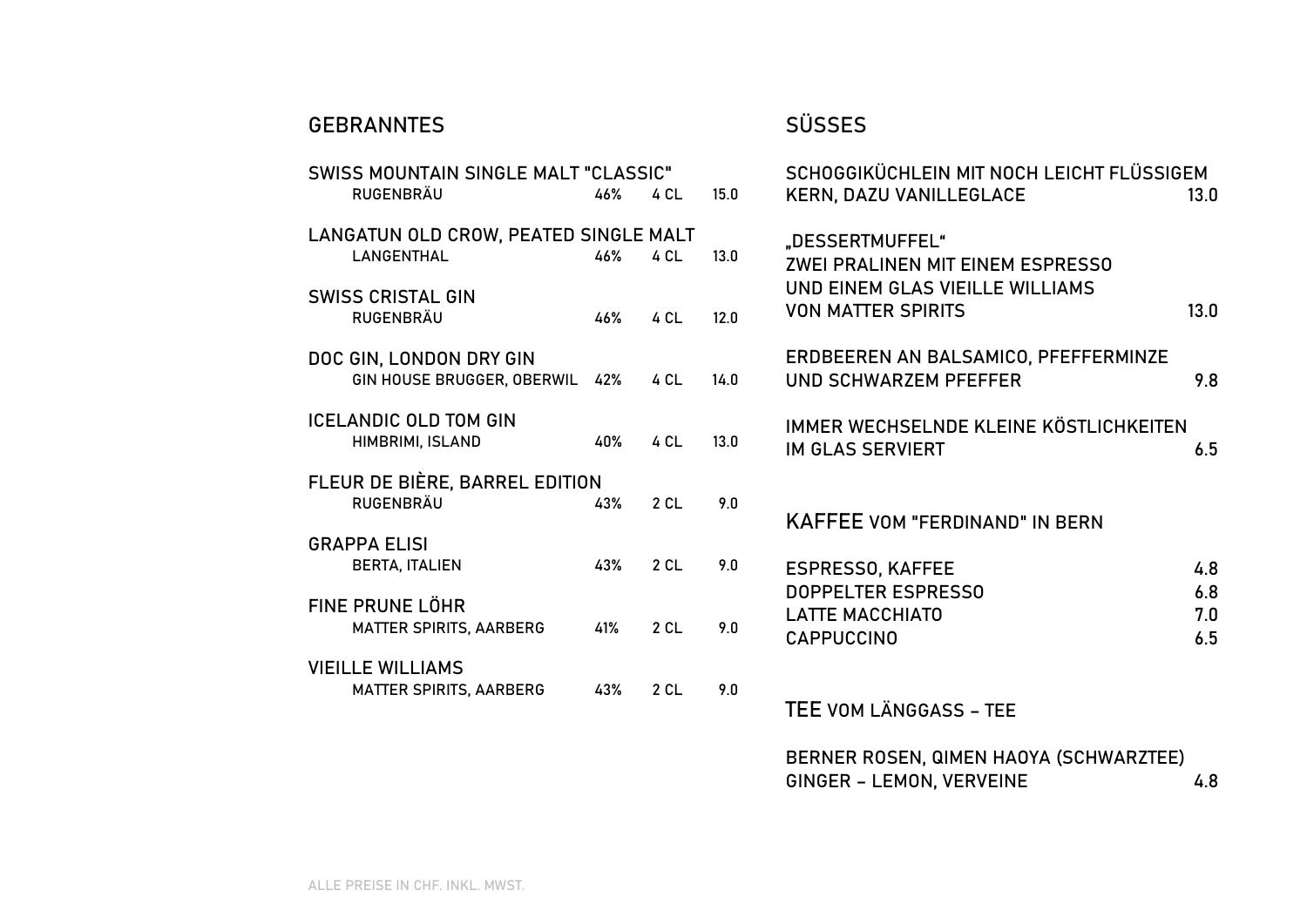#### **SOFTGETRÄNKE**

| <b>HENNIEZ ROT</b>                                                                                                                                         | 33CL 4.7                     |     |  |
|------------------------------------------------------------------------------------------------------------------------------------------------------------|------------------------------|-----|--|
|                                                                                                                                                            | 100CL 9.5                    |     |  |
| <b>BÄRNER AAREWASSER</b>                                                                                                                                   | 50CL 2.5                     |     |  |
| (HAHNENWASSER)                                                                                                                                             | 100CL 5.0                    |     |  |
| <b>COCA COLA / ZERO</b>                                                                                                                                    | 33CL 4.8                     |     |  |
| <b>RIVELLA ROT</b>                                                                                                                                         | 33CL 4.8                     |     |  |
| ALPEX TONIC WATER / BITTER LEMON 20CL 4.8                                                                                                                  |                              |     |  |
| <b>FEVER TREE GINGER BEER</b>                                                                                                                              | 20CL 4.8                     |     |  |
| <b>OFFENAUSSCHANK</b><br><b>HAUSGEMACHTER EISTEE</b><br>MÖHL APFELSAFT<br>COCA COLA, RIVELLA, SPRITE,<br><b>HENNIEZ ROT</b><br><b>FRISCHER ORANGENSAFT</b> | 30CL 4.7<br>50CL 6.7<br>30CL | 6.5 |  |
| <b>SHOT'S</b>                                                                                                                                              |                              |     |  |
| <b>BERLINER LUFT</b>                                                                                                                                       | 18% 2CL 6.0                  |     |  |
| <b>HEUSCHNAPS</b>                                                                                                                                          | 25% 2CL 6.0                  |     |  |
| JINJERGOLD INGWERLIKÖR                                                                                                                                     | 20% 2CL                      | 6.0 |  |
|                                                                                                                                                            |                              |     |  |

## **FLEISCHHERKUNFT UND EINIGE WISSENSWERTE DINGE VOM MÜHLIRAD**

RINDFLEISCH, KÄSE UND TROCKENWÜRSTE BEZIEHEN WIR VON JUMI IN BOLL

- DAS DUROC SÄULI, KALBFLEISCH, POULET
- SOWIE WEITERE WURST- UND TROCKENWAREN
- WELCHE AUSSCHLIESSLICH AUS SCHWEIZER
- HERKUNFT STAMMEN LIEFERT DIE METZGEREI SIMPERL AUS GÜMLIGEN

#### SAIBLING UND FORELLEN LIEFERT UNS DIE RUBIGER FISCHZUCHT

KARTOFFELN UND EIER LIEFERT UNS DIE FAMILIE PFÄFFLI AUS BANGERTEN

UNSERE SAUCEN, SUPPEN, EINGEMACHTES UND VIELES MEHR STELLEN WIR MIT VIEL HERZBLUT, OHNE KÜNSTLICHE ZUSATZSTOFFE ODER HILFSMITTEL, SELBST HER UND SCHENKEN JEDEM PRODUKT DIE GRÖSSTE SORGFALT.